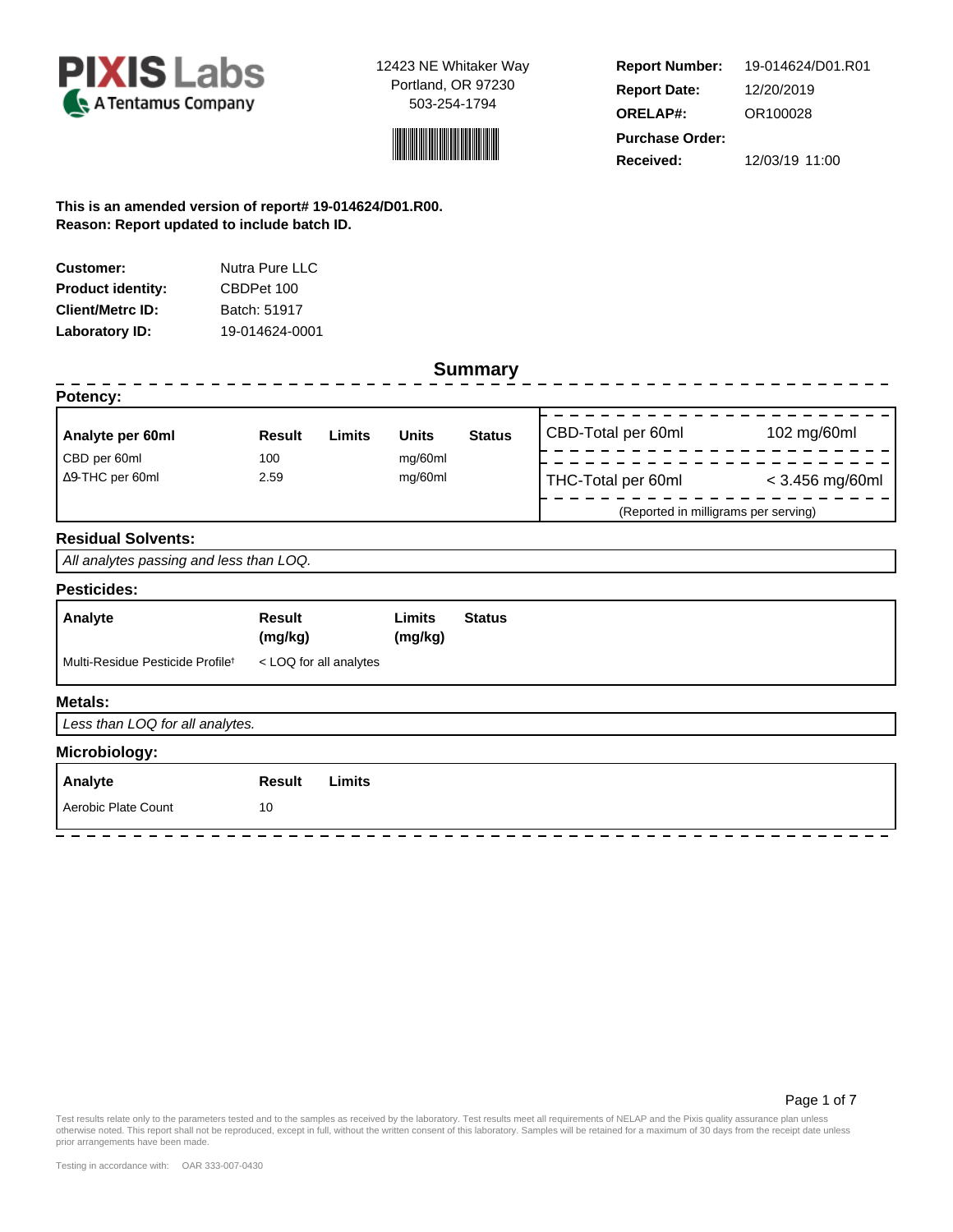



**Report Number: Report Date: ORELAP#:** 12/20/2019 OR100028 **Received:** 12/03/19 11:00 **Purchase Order:** 19-014624/D01.R01

| Customer:                | Nutra Pure LLC          |  |  |
|--------------------------|-------------------------|--|--|
| <b>Product identity:</b> | CBDPet 100              |  |  |
| <b>Client/Metrc ID:</b>  | Batch: 51917            |  |  |
| <b>Sample Date:</b>      |                         |  |  |
| <b>Laboratory ID:</b>    | 19-014624-0001          |  |  |
| <b>Relinguished by:</b>  | <b>Terry Montgomery</b> |  |  |
| Temp:                    | 14.9 °C                 |  |  |
| <b>Serving Size #1:</b>  | 55.2 g                  |  |  |

## **Sample Results**

| Potency per 60ml                     |         |        | Batch: 1911071 |            |          |                   |              |
|--------------------------------------|---------|--------|----------------|------------|----------|-------------------|--------------|
| Analyte                              | Result  | Limits | <b>Units</b>   | <b>LOQ</b> | Analyze  | <b>Method</b>     | <b>Notes</b> |
| $CBC$ per 60ml                       | $<$ LOQ |        | mg/60ml        | 1.84       | 12/10/19 | J AOAC 2015 V98-6 |              |
| CBC-A per 60ml                       | $<$ LOQ |        | mg/60ml        | 1.84       | 12/09/19 | J AOAC 2015 V98-6 |              |
| CBC-Total per 60ml                   | $<$ LOQ |        | mg/60ml        | 3.46       | 12/10/19 | J AOAC 2015 V98-6 |              |
| CBD per 60ml                         | 100     |        | mg/60ml        | 1.84       | 12/10/19 | J AOAC 2015 V98-6 |              |
| CBD-A per 60ml                       | $<$ LOQ |        | mg/60ml        | 1.84       | 12/10/19 | J AOAC 2015 V98-6 |              |
| CBD-Total per 60ml                   | 102     |        | mg/60ml        | 3.46       | 12/10/19 | J AOAC 2015 V98-6 |              |
| CBDV per 60ml <sup>t</sup>           | $<$ LOQ |        | mg/60ml        | 1.84       | 12/09/19 | J AOAC 2015 V98-6 |              |
| CBDV-A per 60ml <sup>t</sup>         | $<$ LOQ |        | mg/60ml        | 1.84       | 12/09/19 | J AOAC 2015 V98-6 |              |
| CBDV-Total per 60ml                  | $<$ LOQ |        | mg/60ml        | 3.43       | 12/09/19 | J AOAC 2015 V98-6 |              |
| $CBG$ per 60ml <sup>t</sup>          | $<$ LOQ |        | mg/60ml        | 1.84       | 12/09/19 | J AOAC 2015 V98-6 |              |
| CBG-A per 60ml                       | $<$ LOQ |        | mg/60ml        | 1.84       | 12/09/19 | J AOAC 2015 V98-6 |              |
| CBG-Total per 60ml <sup>t</sup>      | $<$ LOQ |        | mg/60ml        | 3.46       | 12/09/19 | J AOAC 2015 V98-6 |              |
| CBL per 60ml <sup>t</sup>            | $<$ LOQ |        | mg/60ml        | 1.84       | 12/09/19 | J AOAC 2015 V98-6 |              |
| CBN per 60ml                         | $<$ LOQ |        | mg/60ml        | 1.84       | 12/09/19 | J AOAC 2015 V98-6 |              |
| $\Delta$ 8-THC per 60ml <sup>T</sup> | $<$ LOQ |        | mg/60ml        | 1.84       | 12/09/19 | J AOAC 2015 V98-6 |              |
| ∆9-THC per 60ml                      | 2.59    |        | mg/60ml        | 1.84       | 12/10/19 | J AOAC 2015 V98-6 |              |
| THC-A per 60ml                       | $<$ LOQ |        | mg/60ml        | 1.84       | 12/09/19 | J AOAC 2015 V98-6 |              |
| THC-Total per 60ml                   | $<$ LOQ |        | mg/60ml        | 3.46       | 12/10/19 | J AOAC 2015 V98-6 |              |
| THCV per 60ml <sup>t</sup>           | $<$ LOQ |        | mg/60ml        | 1.84       | 12/09/19 | J AOAC 2015 V98-6 |              |
| THCV-A per 60ml                      | $<$ LOQ |        | mg/60ml        | 1.84       | 12/09/19 | J AOAC 2015 V98-6 |              |
| THCV-Total per 60ml                  | $<$ LOQ |        | mg/60ml        | 3.43       | 12/09/19 | J AOAC 2015 V98-6 |              |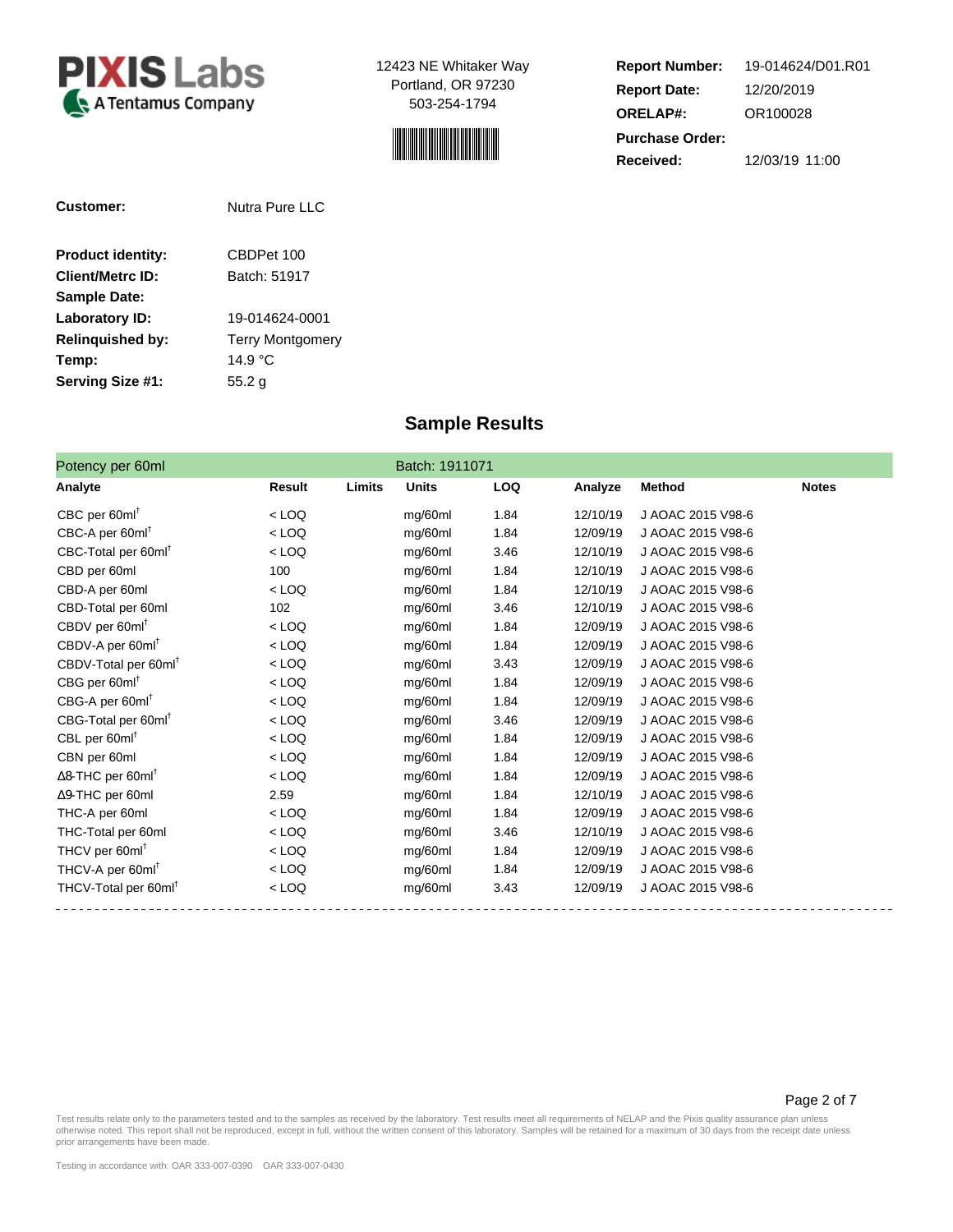

# 

**Report Number: Report Date: ORELAP#:** 12/20/2019 OR100028 **Received:** 12/03/19 11:00 **Purchase Order:** 19-014624/D01.R01

| Microbiology            |          |        |              |            |              |          |                         |              |
|-------------------------|----------|--------|--------------|------------|--------------|----------|-------------------------|--------------|
| Analyte                 | Result   | Limits | <b>Units</b> | <b>LOQ</b> | <b>Batch</b> | Analyze  | Method                  | <b>Notes</b> |
| Aerobic Plate Count     | 10       |        | cfu/g        | 10         | 1910984      | 12/06/19 | AOAC 990.12 (Petrifilm) |              |
| E.coli                  | $<$ LOQ  |        | cfu/g        | 10         | 1910980      | 12/06/19 | AOAC 991.14 (Petrifilm) |              |
| <b>Total Coliforms</b>  | $<$ LOQ  |        | cfu/g        | 10         | 1910980      | 12/06/19 | AOAC 991.14 (Petrifilm) |              |
| Staphylococcus aureus   | $<$ LOQ  |        | cfu/g        | 10         | 1910985      | 12/05/19 | AOAC 2003.07            |              |
| Mold (RAPID Petrifilm)  | $<$ LOQ  |        | cfu/g        | 10         | 1910983      | 12/06/19 | AOAC 2014.05 (RAPID)    |              |
| Yeast (RAPID Petrifilm) | $<$ LOQ  |        | cfu/g        | 10         | 1910983      | 12/06/19 | AOAC 2014.05 (RAPID)    |              |
| Salmonella spp.         | Negative |        | /10q         |            | 1910988      | 12/05/19 | AOAC 2016.01            |              |
| Listeria spp.           | Negative |        | /10q         |            | 1910986      | 12/05/19 | AOAC 2016.07            |              |
| E.coli O157:H7          | Negative |        | /5g          |            | 1910987      | 12/05/19 | AOAC 2017.01            |              |

| <b>Solvents</b>      | Method EPA5021A |                   |      |              | Units µg/g<br><b>Batch 1910951</b> |         |      |      | <b>Analyze 12/03/19 12:06 PM</b> |
|----------------------|-----------------|-------------------|------|--------------|------------------------------------|---------|------|------|----------------------------------|
| Analyte              | Result          | Limits LOQ Status |      | <b>Notes</b> | Analyte                            | Result  |      |      | <b>Limits LOQ Status Notes</b>   |
| 1,4-Dioxane          | $<$ LOQ         | 380               | 100  | pass         | 2-Butanol                          | < LOQ   | 5000 | 200  | pass                             |
| 2-Ethoxyethanol      | $<$ LOQ         | 160               | 30.0 | pass         | 2-Methylbutane                     | < LOQ   |      | 200  |                                  |
| 2-Methylpentane      | $<$ LOQ         |                   | 30.0 |              | 2-Propanol (IPA)                   | $<$ LOQ | 5000 | 200  | pass                             |
| 2,2-Dimethylbutane   | $<$ LOQ         |                   | 30.0 |              | 2,2-Dimethylpropane                | $<$ LOQ |      | 200  |                                  |
| 2,3-Dimethylbutane   | $<$ LOQ         |                   | 30.0 |              | 3-Methylpentane                    | $<$ LOQ |      | 30.0 |                                  |
| Acetone              | $<$ LOQ         | 5000              | 200  | pass         | Acetonitrile                       | $<$ LOQ | 410  | 100  | pass                             |
| Benzene              | $<$ LOQ         | 2.00              | 1.00 | pass         | Butanes (sum)                      | $<$ LOQ | 5000 | 400  | pass                             |
| Cyclohexane          | $<$ LOQ         | 3880              | 200  | pass         | Ethyl acetate                      | < LOQ   | 5000 | 200  | pass                             |
| Ethyl benzene        | $<$ LOQ         |                   | 200  |              | Ethyl ether                        | $<$ LOQ | 5000 | 200  | pass                             |
| Ethylene glycol      | $<$ LOQ         | 620               | 200  | pass         | Ethylene oxide                     | $<$ LOQ | 50.0 | 30.0 | pass                             |
| Hexanes (sum)        | $<$ LOQ         | 290               | 150  | pass         | Isopropyl acetate                  | $<$ LOQ | 5000 | 200  | pass                             |
| Isopropylbenzene     | $<$ LOQ         | 70.0              | 30.0 | pass         | m,p-Xylene                         | $<$ LOQ |      | 200  |                                  |
| Methanol             | < LOQ           | 3000              | 200  | pass         | Methylene chloride                 | < LOQ   | 600  | 200  | pass                             |
| Methylpropane        | < LOQ           |                   | 200  |              | n-Butane                           | $<$ LOQ |      | 200  |                                  |
| n-Heptane            | < LOQ           | 5000              | 200  | pass         | n-Hexane                           | < LOQ   |      | 30.0 |                                  |
| n-Pentane            | $<$ LOQ         |                   | 200  |              | o-Xylene                           | < LOQ   |      | 200  |                                  |
| Pentanes (sum)       | $<$ LOQ         | 5000              | 600  | pass         | Propane                            | < LOQ   | 5000 | 200  | pass                             |
| Tetrahydrofuran      | < LOQ           | 720               | 100  | pass         | Toluene                            | $<$ LOQ | 890  | 100  | pass                             |
| <b>Total Xylenes</b> | < LOQ           |                   | 400  |              | <b>Total Xylenes and Ethyl</b>     | < LOQ   | 2170 | 600  | pass                             |

Pesticides **Method** AOAC 2007.01 & EN 15662 (mod) **Units** mg/kg **Batch** 1911039 **Analyze** 12/05/19 08:20 AM **Analyte Result Limits Status Notes**

Multi-Residue Pesticide Profile<sup>t</sup> < LOQ for all analytes

| <b>Metals</b> |         |        |              |                |              |          |                     |              |
|---------------|---------|--------|--------------|----------------|--------------|----------|---------------------|--------------|
| Analyte       | Result  | Limits | <b>Units</b> | LOQ            | <b>Batch</b> | Analyze  | Method              | <b>Notes</b> |
| Arsenic       | $<$ LOQ |        | mg/kg        | 0.0414 1911076 |              | 12/05/19 | AOAC 2013.06 (mod.) |              |
| Cadmium       | $<$ LOQ |        | mg/kg        | 0.0414 1911076 |              | 12/05/19 | AOAC 2013.06 (mod.) |              |
| Lead          | $<$ LOQ |        | mg/kg        | 0.0414 1911076 |              | 12/05/19 | AOAC 2013.06 (mod.) |              |
| Mercury       | $<$ LOQ |        | mg/kg        | 0.0207 1911076 |              | 12/05/19 | AOAC 2013.06 (mod.) |              |

Page 3 of 7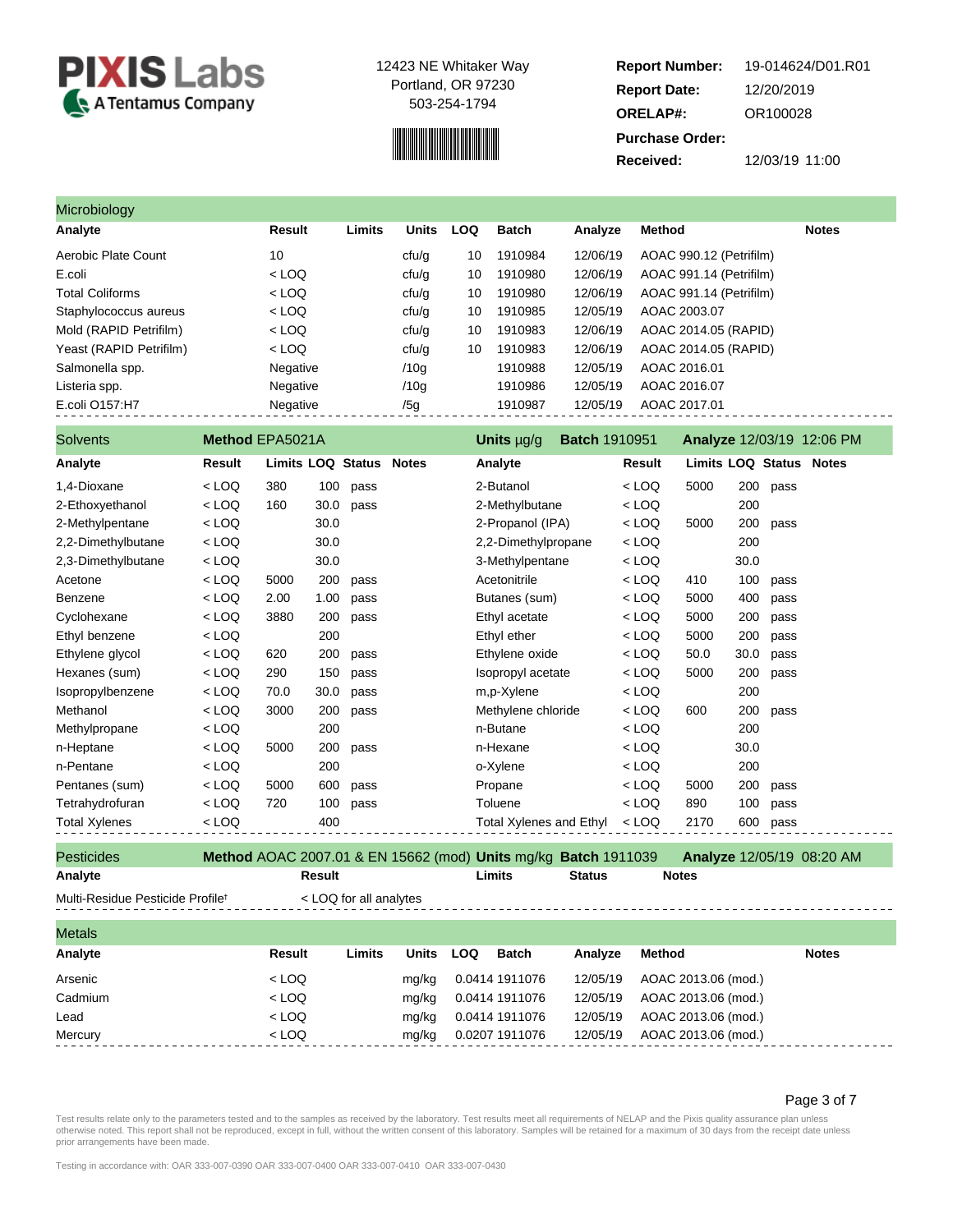



**Report Number: Report Date: ORELAP#:** 12/20/2019 OR100028 **Received:** 12/03/19 11:00 **Purchase Order:** 19-014624/D01.R01

These test results are representative of the individual sample selected and submitted by the client.

## **Abbreviations**

**Limits:** Action Levels per OAR-333-007-0400, OAR-333-007-0210, OAR-333-007-0220

**Limit(s) of Quantitation (LOQ):** The minimum levels, concentrations, or quantities of a target variable (e.g., target analyte) that can be reported with a specified degree of confidence.

† = Analyte not NELAP accredited.

## **Units of Measure**

 cfu/g = Colony forming units per gram  $g =$ Gram µg/g = Microgram per gram mg/kg = Milligram per kilogram = parts per million (ppm) mg/55.2g = Milligram per 55.2g  $/10g$  = Per 10 grams  $/5g$  = Per 5 grams % = Percentage of sample % wt =  $\mu$ g/g divided by 10,000

Approved Signatory

Derrick Tanner General Manager

Page 4 of 7

Test results relate only to the parameters tested and to the samples as received by the laboratory. Test results meet all requirements of NELAP and the Pixis quality assurance plan unless otherwise noted. This report shall not be reproduced, except in full, without the written consent of this laboratory. Samples will be retained for a maximum of 30 days from the receipt date unless prior arrangements have been made.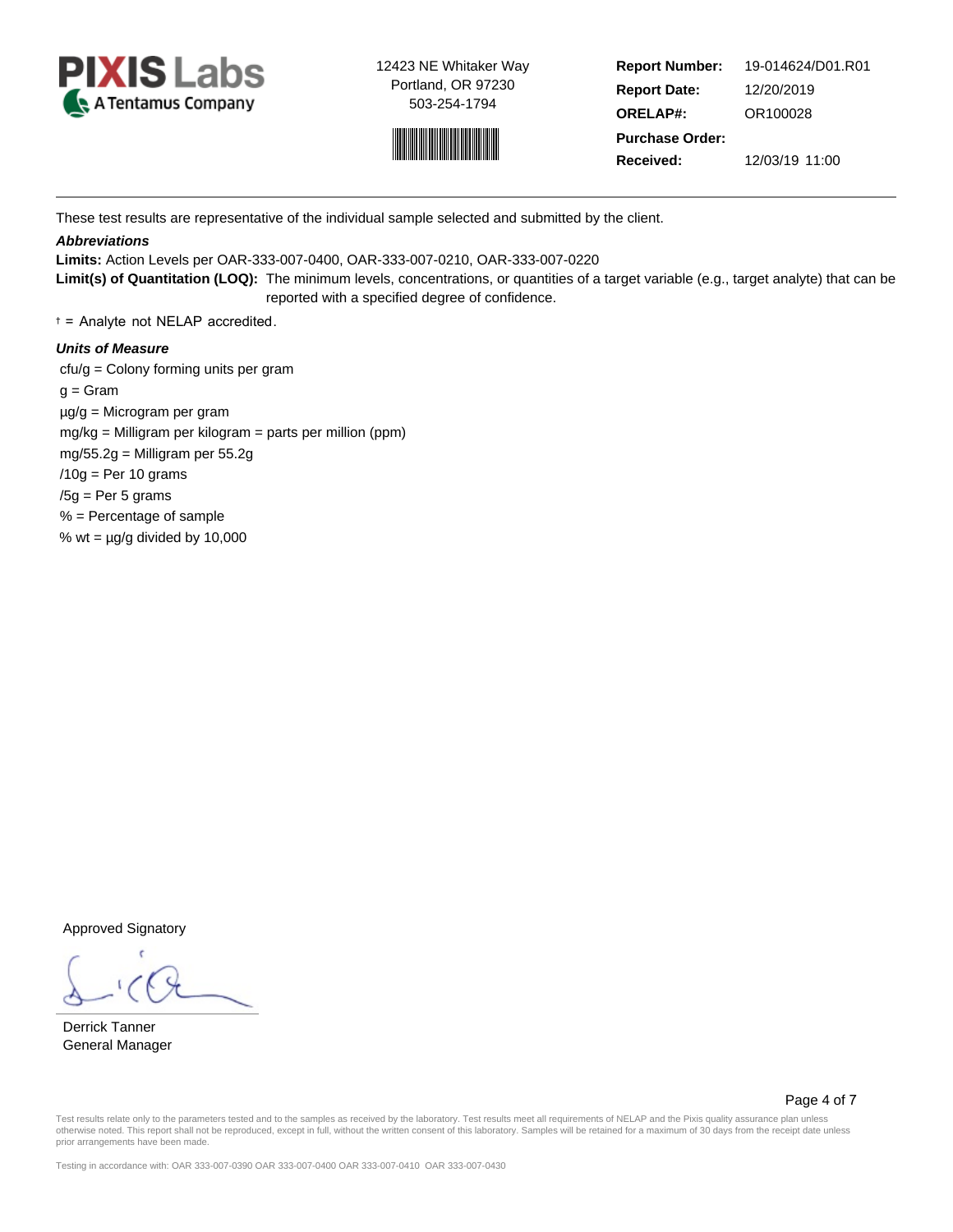



**Report Number: Report Date: ORELAP#:** 12/20/2019 OR100028 **Received:** 12/03/19 11:00 **Purchase Order:** 19-014624/D01.R01



Pixis Labs CannabisMulti-Residue Profile, Limits of Quantitation

| Compound                      | IOQ(mg         |
|-------------------------------|----------------|
| Abamecth                      | 0.100          |
| Acephate                      | 0.100          |
| Acequinocyl                   | 0.100          |
| Acetamiprid                   | 0.020          |
| Acetochlor                    | 0.100          |
| Acrinathrin                   | 0.100          |
| Alachlor                      | 0.100          |
| Aldicarb                      | 0.100          |
| Aldicarb sulfoxide            | 0.100          |
| Aldoxycarb (Aldicarb-sulfone) | 0.100          |
| Aldrin                        | 0.100          |
| Ametocrtradin                 | 0.020          |
| Ametryn                       | 0.500          |
| Aspon                         | 0.100          |
| Asulam                        | 0.100          |
| Atrazine                      | 0.100          |
| Atrazine-desethyl             | 0.100          |
| Azinphos-ethyl                | 0.020          |
| Azinphos-methyl               | 0.020          |
| Azoxystrobin                  | 0.020          |
| Beralaxyl                     | 0.020          |
| Berdiocarb                    | 0.020          |
| Berfluralin                   | 0.100          |
| Beroxacor                     | 0.050          |
| Bensulide                     | 0.050          |
| BHC alpha isomer              | 0.100          |
| <b>BHC</b> beta isomer        | 0.100          |
| <b>BHC</b> delta isomer       | 0.500          |
| Bifenazate                    | 0.020          |
| <b>Bifenthrin</b>             | 0.020          |
| Boscalid                      | 0.020          |
| Bramophos-ethyl               | 0.100          |
| Bromophos-methyl              | 0.200          |
| Bromopropylate                | 0.100          |
| Bromuconazole                 | 0.100          |
| <b>Bupirimate</b>             | 0.020          |
| Buprofezin                    | 0.050          |
| <b>Butachlor</b>              | 0.500          |
| Butralin                      | 0.200          |
| <b>Butylate</b>               | 0.100          |
| Cadusafos                     | 0.020          |
| Captan                        | 1.000          |
| Carbaryl                      | 0.050          |
| Carbendazim                   | 0.100          |
| Carbofuran                    | 0.020          |
| Carbophenothion               |                |
| Carboxin                      | 0.100<br>0.020 |
| Carfentrazone-ethyl           | 0.100          |
| Chorantraniliprole            | 0.020          |
| Chordane, ds-                 |                |
| Chordane, trans-              | 0.200          |
| Chorfenapyr                   | 0.200          |
| Chorfenson                    | 0.500<br>0.200 |
| Chorfenvinphos                | 0.050          |
| Chorobenzilate                | 0.100          |
| Choroneb                      | 0.200          |
| Chorpyrifos                   | 0.050          |
| Chorpyrifos-methyl            | 0.200          |
|                               |                |

| Compound                                   | IOQ (mg/kg) | Compound               | LOQ(mg/kg)     | Compound                   | LOQ(mg/kg)     |
|--------------------------------------------|-------------|------------------------|----------------|----------------------------|----------------|
| Abamecth                                   | 0.100       | CIFC                   | 1.000          | Endrin                     | 0.100          |
| Acephate                                   | 0.100       | Cethodim               | 0.050          | <b>EPN</b>                 | 0.050          |
| Acequinocyl                                | 0.100       | Clethodim Sulfone      | 0.050          | <b>EPTC</b>                | 0.100          |
| Acetamiprid                                | 0.020       | Cethodim Sulfoxide     | 0.050          | Esfenvalerate/Fenvalerate  | 0.200          |
| Acetochlor                                 | 0.100       | Cbfentezine            | 0.020          | <b>Etaconazole</b>         | 0.100          |
| Acrinathrin                                | 0.100       | Cbmazone               | 0.020          | <b>Ethalfluralin</b>       | 0.100          |
| Alachlor                                   | 0.100       | Cbthianidin            | 0.200          | Ethiofencarb               | 0.050          |
| Aldicarb                                   | 0.100       | Caumaphos              | 0.050          | Ethion                     | 0.200          |
| Aldicarb sulfoxide                         | 0.100       | Crooxyphos             | 0.020          | <b>Bhirimol</b>            | 0.100          |
| Aldoxycarb (Aldicarb-sulfone)              | 0.100       | Cyamazine              | 0.020          | Ethofumesate               | 0.050          |
| Aldrin                                     | 0.100       | Cyarofenphos           | 0.020          | Ethoprophos                | 0.020          |
| Ametocrtradin                              | 0.020       | Cyantraniliprole       | 0.050          | Etofenprox                 | 0.020          |
| Ametryn                                    | 0.500       | Cyaz famid             | 0.020          | Etoxazole                  | 0.020          |
| Aspon                                      | 0.100       | Cydoate                | 0.100          | Etridiazole                | 0.100          |
| Asulam                                     | 0.100       | Cyfluthrin             | 0.200          | Etrimfos                   | 0.020          |
| Atrazine                                   | 0.100       | Cyhalothrin, lambda    | 0.200          | Famoxadone                 | 0.200          |
| Atrazine-desethyl                          | 0.100       | Cymoxanil              | 0.050          | Famphur                    | 0.100          |
| Azinphos-ethyl                             | 0.020       | Cypermethrin           | 0.200          | Fenamidone                 | 0.020          |
| Azinphos-methyl                            | 0.020       | Cyprodinil             | 0.100          | Fenamiphos                 | 0.020          |
| Azoxystrobin                               | 0.020       | Dadhal                 | 0.100          | Fenamiphos sulfone         | 0.020          |
| Beralaxyl                                  | 0.020       | Damnozide              | 0.100          | Fenamiphos sulfoxide       | 0.020          |
| Berdiocarb                                 | 0.020       | <b>DCPMU</b>           | 0.050          | Fenazaquin                 | 0.100          |
| Berfluralin                                | 0.100       | $D$ $D$ , $qp'$ -      | 0.100          | Fenbuconazole              | 0.100          |
| Beroxacor                                  | 0.050       | $D$ $D$ , $p$ , $p$ -  |                | Fenchlorphos               |                |
| Bensulide                                  | 0.050       | DDE, 0,p'-             | 0.100          | Fenchlorphos-oxon          | 0.100          |
|                                            |             | DDE, p,p'-             | 0.100          | Fenhexamid                 | 0.100          |
| BHC alpha isomer                           | 0.100       |                        | 0.100          | Fenitrothion               | 0.100          |
| BHC beta isomer<br><b>BHC</b> delta isomer | 0.100       | $DDT$ , $O, D'$ -      | 0.100          |                            | 0.100          |
| Bifenazate                                 | 0.500       | $DDT$ , $p$ , $p'$ -   | 0.100          | Fenobucarb                 | 0.050          |
|                                            | 0.020       | DEF (Tribufos)         | 0.100          | Fenoxycarb                 | 0.020          |
| Bifenthrin                                 | 0.020       | Deltamethrin           | 0.100          | Fenpropathrin              | 0.050          |
| Boscalid                                   | 0.020       | Desmedipham            | 0.100          | Fenpyroximate              | 0.020          |
| Bromophos-ethyl                            | 0.100       | Diallate               | 0.100          | Fenson                     | 0.100          |
| Bromophos-methyl                           | 0.200       | Diazinon               | 0.020          | Fensulfothion              | 0.020          |
| Bromopropylate                             | 0.100       | Diazoxon               | 0.100          | Fensulfothion oxon         | 0.020          |
| Bromuconazole                              | 0.100       | Dichlobenil            | 0.100          | Fensulfothion sulfone      | 0.100          |
| Bupirimate                                 | 0.020       | Dichlofluanid          | 0.100          | Fensulfothion-oxon-sulfone | 0.020          |
| Buprofezin                                 | 0.050       | Dichlorvos             | 0.100          | Fenthion                   | 0.050          |
| Butachlor                                  | 0.500       | Didobutrazol           | 0.050          | Fenthion oxon              | 0.020          |
| Butralin                                   | 0.200       | Dicofol                | 0.100          | Fenthion oxon sulfone      | 0.100          |
| <b>Butylate</b>                            | 0.100       | Dicrotophos            | 0.050          | Fenthion oxon sulfoxide    | 0.020          |
| Cadusafos                                  | 0.020       | Dieldrin               | 0.100          | Fenthion sulfoxide         | 0.100          |
| Captan                                     | 1.000       | Diethofencarb          | 0.020          | Fenthion sulfone           | 0.050          |
| Carbaryl                                   | 0.050       | Diethyltoluamide (DET) | 0.050          | Fenuron                    | 0.020          |
| Carbendazim                                | 0.100       | Difenoconazole         | 0.100          | Fipronil                   | 0.100          |
| Carbofuran                                 | 0.020       | Dimethenamid           | 0.050          | <b>Honicamid</b>           | 0.100          |
| Carbophenothion                            | 0.100       | Dimethoate             | 0.050          | <b>Fluchloralin</b>        | 0.100          |
| Carboxin                                   | 0.020       | Dimethomorph           | 0.020          | <b>Flucythrinate</b>       | 0.100          |
| Carfentrazone-ethyl                        | 0.100       | Diniconazole           | 0.200          | <b>Fludioxonil</b>         | 0.200          |
| Chorantraniliprole                         | 0.020       | Dinotefuran            | 0.200          | <b>Flufenacet</b>          | 0.020          |
| Chordane, ds-                              | 0.200       | Dioxathion             | 0.100          | <b>Flumioxazin</b>         | 0.100          |
| Chordane, trans-                           | 0.200       | Diphenamid             | 0.020          | <b>Fluometuron</b>         | 0.020          |
| Chorfenapyr                                | 0.500       | Diphenylamine          | 0.100          | <b>Fluopicolide</b>        | 0.050          |
| Chorfenson                                 | 0.200       | <b>Disulfoton</b>      | 0.100          | <b>Huopyram</b>            | 0.020          |
| Chorfenvinphos                             | 0.050       | Disulfoton sulfone     | 0.100          | <b>Fluoxastrobin</b>       | 0.050          |
| Chorobenzilate                             | 0.100       | Disulfoton sulfoxide   | 0.100          | <b>Flupyradifurone</b>     | 0.020          |
| Choroneb                                   | 0.200       | Diuron                 | 0.050          | <b>Fluridone</b>           | 0.100          |
| Chorpyrifos                                | 0.050       | Edifenphos             |                | Flusilazole                | 0.020          |
| Chorpyrifos-methyl                         | 0.200       | Endosulfan abha        | 0.050          | <b>Flutolanil</b>          |                |
|                                            |             | Endosulfan beta        | 0.200<br>0.200 | <b>Flutriafol</b>          | 0.020<br>0.020 |
|                                            |             | Endosulfan sulfate     | 0.100          | Fluvalinate, tau-          | 0.100          |
|                                            |             |                        |                | Fluxapyroxad               | 0.020          |

#### 1 of 3

## Page 5 of 7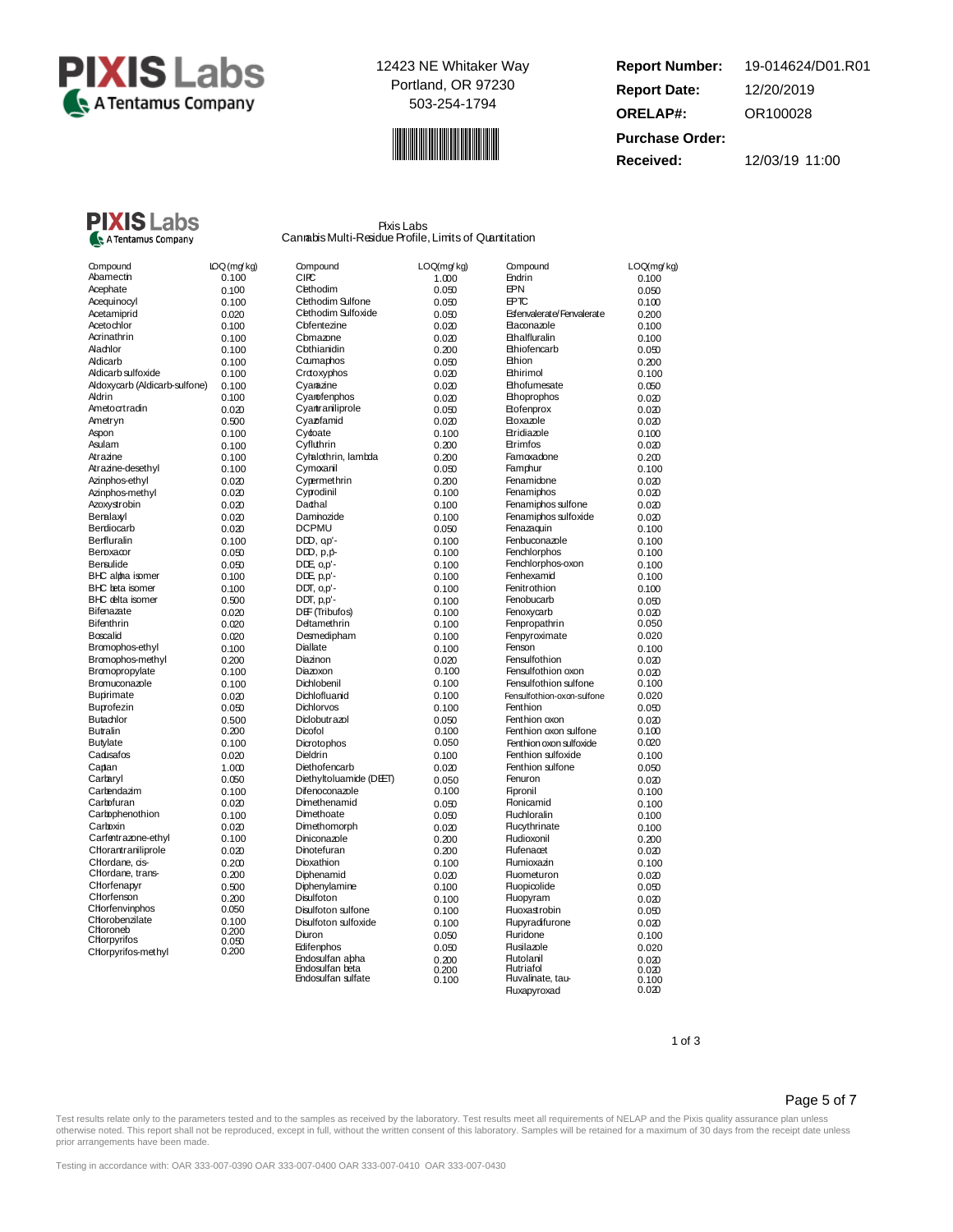



**Report Number: Report Date: ORELAP#:** 12/20/2019 OR100028 **Received:** 12/03/19 11:00 **Purchase Order:** 19-014624/D01.R01

## **PIXIS** Labs A Tentamus Company

Pixis Labs Cannabis Multi-Residue Profile, Limits of Quantitation

| Compound             | LOQ(mg/kg) | Compound                      | LOQ(mg/kg) | Compound                 | LOQ(mg/kg) |
|----------------------|------------|-------------------------------|------------|--------------------------|------------|
| Fomesafen            | 0.100      | Mexacarbate                   | 0.020      | Propamocarb              | 0.050      |
| Fonofos              | 0.100      | <b>MGK 264</b>                | 0.020      | Propanil                 | 0.050      |
| Forchlorfenuron      | 0.050      | <b>Mirex</b>                  | 0.100      | Proparoite               | 0.050      |
| Formetanate          | 0.050      | Molinate                      | 0.050      | Propazine                | 0.020      |
| Furathiocarb         | 0.020      | Monocrotophos                 | 0.100      | Propetamphos             | 0.050      |
| Heptachlor           | 0.100      | Monolinuron                   | 0.020      | Propham                  | 0.050      |
| Heptachlor epoxide   | 0.100      | Myclobutanil                  | 0.050      | Propiconazole            | 0.050      |
| Heptenophos          | 0.100      | Naled                         | 0.100      | Propoxur                 | 0.050      |
| Hexachlorobenzene    | 0.100      | Napropamide                   | 0.050      | Propoxycarbazone Na      | 0.050      |
| Hexaconazole         | 0.100      | Neburon                       | 0.020      | Propyzamide              | 0.050      |
| Hexazinone           | 0.100      | Nitrapyrin                    | 0.100      | Prothiofos               | 0.100      |
| Hexythiazox          | 0.020      | Norflurazon                   | 0.050      | Pyraclostrobin           | 0.020      |
| Imazalil             | 0.100      | Omethoate                     | 0.100      | Pyrazophos               | 0.050      |
| Imidadoprid          | 0.100      | O-Phenylphenol                | 0.100      | Pyrethrins               | 0.050      |
| Indaziflam           | 0.020      | Oxadixyl                      | 0.100      | Pyridaben                | 0.020      |
| Indoxacarb           | 0.020      | Oxamyl                        | 0.100      | Pyridafol                | 0.100      |
| Iprobenfos           | 0.100      | Oxamyloxime                   | 0.100      | Pyridate                 | 0.020      |
| Iprodione            | 0.100      | Oxychlordane                  | 0.100      | Pyrimethanil             | 0.050      |
| Isobenzan            | 0.100      | Oxydemeton-Methyl             |            | Pyriproxifen             |            |
| Isocarbophos         | 0.500      | Oxythioquinox                 | 0.100      | Pyroxasulfone            | 0.020      |
| Isodrin              |            |                               | 0.200      |                          | 0.020      |
| Isofenphos           | 0.100      | Padobutrazol                  | 0.050      | Pyroxsulam               | 0.020      |
|                      | 0.050      | Paraoxon-ethyl                | 0.020      | Quinalphos               | 0.050      |
| Isofenphos-methyl    | 0.020      | Paraoxon methyl               | 0.100      | Quinoxyfen               | 0.050      |
| Isofenphos oxon      | 0.050      | Parathion ethyl               | 0.100      | Quintozene (PONB)        | 0.200      |
| Isoprocarb           | 0.020      | Parathion methyl              | 0.200      | Resmethrin               | 0.050      |
| Isopropalin          | 0.200      | Penconazole                   | 0.050      | Rotenone                 | 0.050      |
| Isoprothiolane       | 0.050      | Perdimethalin                 | 0.050      | S421                     | 0.100      |
| Isoproturon          | 0.050      | Perflufen                     | 0.020      | Smazine                  | 0.100      |
| Isoxaben             | 0.050      | Pertachloroaniline            | 0.100      | Smetryn                  | 0.200      |
| Isoxaflutole         | 0.050      | Pertachloroanisole            | 0.100      | Spinetoram               | 0.020      |
| Kresoxim-methyl      | 0.050      | Pentachlorobenzene (PCB)      | 0.100      | Spinosad                 | 0.050      |
| Ladofen              | 0.500      | Pentachlorothioanisole (PCTA) | 0.100      | Spirodiclofen            | 0.100      |
| Lenadl               | 0.100      | Perthiopyrad                  | 0.020      | Spiromesifen             | 0.050      |
| Lindane (gammaBHC)   | 0.100      | Pemethrin                     | 0.050      | Spirotetramat            | 0.050      |
| Linuron              | 0.020      | Perthane                      | 0.100      | Spiroxamine              | 0.020      |
| Malaoxon             | 0.050      | Phenmedipham                  | 0.050      | Sulfotep                 | 0.050      |
| Malathion            | 0.050      | Phenthoate                    | 0.050      | Sulfoxaflor              | 0.050      |
| Mandipropamid        | 0.020      | Phorate                       | 0.050      | Sulprofos                | 0.020      |
| Mecarbam             | 0.020      | Phorate Sulfone               | 0.050      | Tebuconazole             | 0.100      |
| Mepanipyrim          | 0.050      | Phorate Sulfoxide             | 0.050      | Tebufenozide             | 0.020      |
| Merphos              | 0.500      | Phosalone                     | 0.050      | Tebuthiuron              | 0.020      |
| Metalaxyl            | 0.050      | Phosmet                       | 0.100      | Tecnazene                | 0.100      |
| Metaldehyde          | 0.050      | Phosphamidon                  | 0.050      | Tefluthrin               | 0.100      |
| Metconazole          | 0.100      | Phoxim                        | 0.050      | <b>Terbufos</b>          | 0.020      |
| Methacrifos          | 0.100      | Pinoxaden                     | 0.020      | Terbufos sulfone         | 0.050      |
| Methamidophos        | 0.050      | Piperonyl butoxide            | 0.050      | Terbufos sulfoxide       | 0.050      |
| Methidathion         | 0.050      | Pirimicarb                    | 0.020      | Terbuthylazine           | 0.020      |
| Methiocarb           | 0.050      | Pirimiphos-methyl             | 0.050      | Terbutryn                | 0.020      |
| Methiocarb sulfone   | 0.100      | Pirimiphos-ethyl              | 0.020      | Tetrachlorvinphos        | 0.050      |
| Methiocarb sulfoxide | 0.100      | Pralethrin                    | 0.100      | Tetraconazole            | 0.050      |
| Methomyl             | 0.100      | Prochloraz                    | 0.020      | Tetradifon               | 0.200      |
| Methoxychlor         | 0.100      | Procymidone                   | 0.100      | Tetramethrin             |            |
| Methoxyfenozide      | 0.020      | Profenofos                    | 0.100      | Tetrasul                 | 0.050      |
| Metobromuron         | 0.050      | Profluralin                   | 0.100      | Thiabendazole            | 0.100      |
| Metolachlor          |            | Promecarb                     | 0.050      |                          | 0.100      |
| Metolcarb            | 0.100      | Prometon                      | 0.100      | Thiabendazole, 5-hydroxy | 0.100      |
| Metrafenone          | 0.050      | Prometryn                     | 0.020      | Thiadoprid               | 0.050      |
| Metribuzin           | 0.050      | Propachlor                    | 0.020      | Thiamethoxam             | 0.100      |
|                      | 0.100      |                               |            | Thiobencarb              | 0.050      |
| Mevinphos            | 0.100      |                               |            | Thiodicarb               | 0.050      |
|                      |            |                               |            | Thiophanate-methyl       | 0.050      |

| Compound                  | Mexacarbate                   | LOQ(mg/        |
|---------------------------|-------------------------------|----------------|
| MGK 264                   |                               | 0.020          |
| Mirex                     |                               | 0.020          |
| Molinate                  |                               | 0.100          |
|                           |                               | 0.050          |
|                           | Monocrotophos<br>Monolinuron  | 0.100          |
|                           | Myclobutanil                  | 0.020          |
| Naled                     |                               | 0.050          |
|                           |                               | 0.100          |
|                           | Napropamide                   | 0.050          |
| Neburon                   |                               | 0.020          |
| Nitrapyrin<br>Norflurazon |                               | 0.100<br>0.050 |
| Omethoate                 |                               |                |
|                           | O-Phenylphenol                | 0.100<br>0.100 |
| Oxadixyl                  |                               | 0.100          |
| Oxamyl                    |                               | 0.100          |
|                           | Oxamyl-oxime                  | 0.100          |
|                           | Oxychlordane                  | 0.100          |
|                           | Oxydemeton-Methyl             | 0.100          |
|                           | Oxythioquinox                 | 0.200          |
|                           | Padobutrazol                  |                |
|                           | Paraoxon-ethyl                | 0.050<br>0.020 |
|                           | Paraoxon methyl               | 0.100          |
|                           | Parathion ethyl               | 0.100          |
|                           | Parathion methyl              | 0.200          |
|                           | Penconazole                   | 0.050          |
|                           | Perdimethalin                 | 0.050          |
| Perflufen                 |                               | 0.020          |
|                           | Pertachloroaniline            | 0.100          |
|                           | Pertachloroanisole            | 0.100          |
|                           | Pentachlorobenzene (PCB)      | 0.100          |
|                           | Pentachlorothioanisole (PCTA) | 0.100          |
|                           | Perthiopyrad                  | 0.020          |
| Permethrin                |                               | 0.050          |
| Pethane                   |                               | 0.100          |
|                           | Phenmedipham                  | 0.050          |
| Phenthoate                |                               | 0.050          |
| Phorate                   |                               | 0.050          |
|                           | Phorate Sulfone               | 0.050          |
|                           | Phorate Sulfoxide             | 0.050          |
| Phosalone                 |                               | 0.050          |
| Phosmet                   |                               | 0.100          |
|                           | Phosphamidon                  | 0.050          |
| Phoxim                    |                               | 0.050          |
| Pinoxaden                 |                               | 0.020          |
|                           | Piperonyl butoxide            | 0.050          |
| Pirimicarb                |                               | 0.020          |
|                           | Pirimiphos-methyl             | 0.050          |
|                           | Pirimiphos-ethyl              | 0.020          |
| Pralethrin                |                               | 0.100          |
| Prochloraz                |                               | 0.020          |
|                           | Procymidone                   | 0.100          |
| Profenofos                |                               | 0.100          |
| Profluralin               |                               | 0.100          |
| Promecarb                 |                               | 0.050          |
| Prometon                  |                               | 0.100          |
| Prametryn                 |                               | 0.020          |
| Propachlor                |                               | 0.020          |
|                           |                               |                |

| <b>Compound</b>            | LOQ(m            |
|----------------------------|------------------|
| rcpamocarb                 | 0.0              |
| <sup>2</sup> ropanil       | 0.0              |
| Propargite                 | 0.0              |
| Propazine                  | 0.0              |
| Propetamphos               | 0.0              |
| <sup>9</sup> ropham        | 0.0              |
| Propiconazole              | 0.0              |
| <sup>2</sup> rapoxur       | 0.0              |
| Propoxycarbazone Na        | 0.0              |
| <sup>2</sup> rapyzamide    | 0.0              |
| Prothiofos                 | 0.1              |
| <sup>9</sup> yraclostrobin | 0.0              |
| <b>yazophos</b>            | 0.0              |
| yethrins                   | 0.0              |
| <sup>9</sup> yridaben      | 0.0              |
| <sup>2</sup> yridafol      | 0.1              |
| <sup>9</sup> yridate       | 0.0              |
| yrimethanil                | 0.0              |
| yriproxifen                | 0.0              |
| yoxasulfone                | 0.0              |
| yroxsulam                  | 0.0              |
| <b>uinalphos</b>           | 0.0              |
| luinoxyfen                 | 0.0              |
| luintozene (PONB)          | 0.2              |
| esmethrin                  | 0.0              |
| btenone                    | 0.0              |
| 421                        | 0.1              |
| Imazine                    | 0.1              |
| lmetryn                    | 0.2 <sub>0</sub> |
| pinetoram                  | 0.0              |
| binosad                    | 0.0              |
| pirodiclofen               | 0.1              |
| piromesifen                | 0.0              |
| pirotetramat               | 0.0              |
| piroxamine                 | 0.0              |
| ulfotep                    | 0.0              |
| ulfoxaflor                 | 0.0              |
| ulprofos                   | 0.0              |
| ebuconazole                | 0.1              |
| ebufenozide                | 0.0              |
| ebuthiuron                 | 0.0              |
| ecnazene                   | 0.1              |
| efluthrin                  | 0.1              |
| erbufos                    | 0.0              |
| erbufos sulfone            | 0.0              |
| erbufos sulfoxide          | 0.0              |
| erbuthylazine              | 0.0              |
| erbutryn                   | 0.0              |
| etrachlorvinphos           | 0.0              |
| etraconazole               | 0.0              |
| etradifon                  | 0.2              |
| etramethrin                | 0.0              |
| etrasul                    | 0.1              |
| hiabendazole               | 0.1              |
| hiabendazole, 5-hydroxy    | 0.1              |
| hiadoprid                  | 0.0              |
| hiamethoxam                | 0.1              |
| hiobencarb                 | $_{0.0}$         |
| hiodicarh                  | ሰ በ              |

Thiophanate-methyl 0.050

2 of 3

## Page 6 of 7